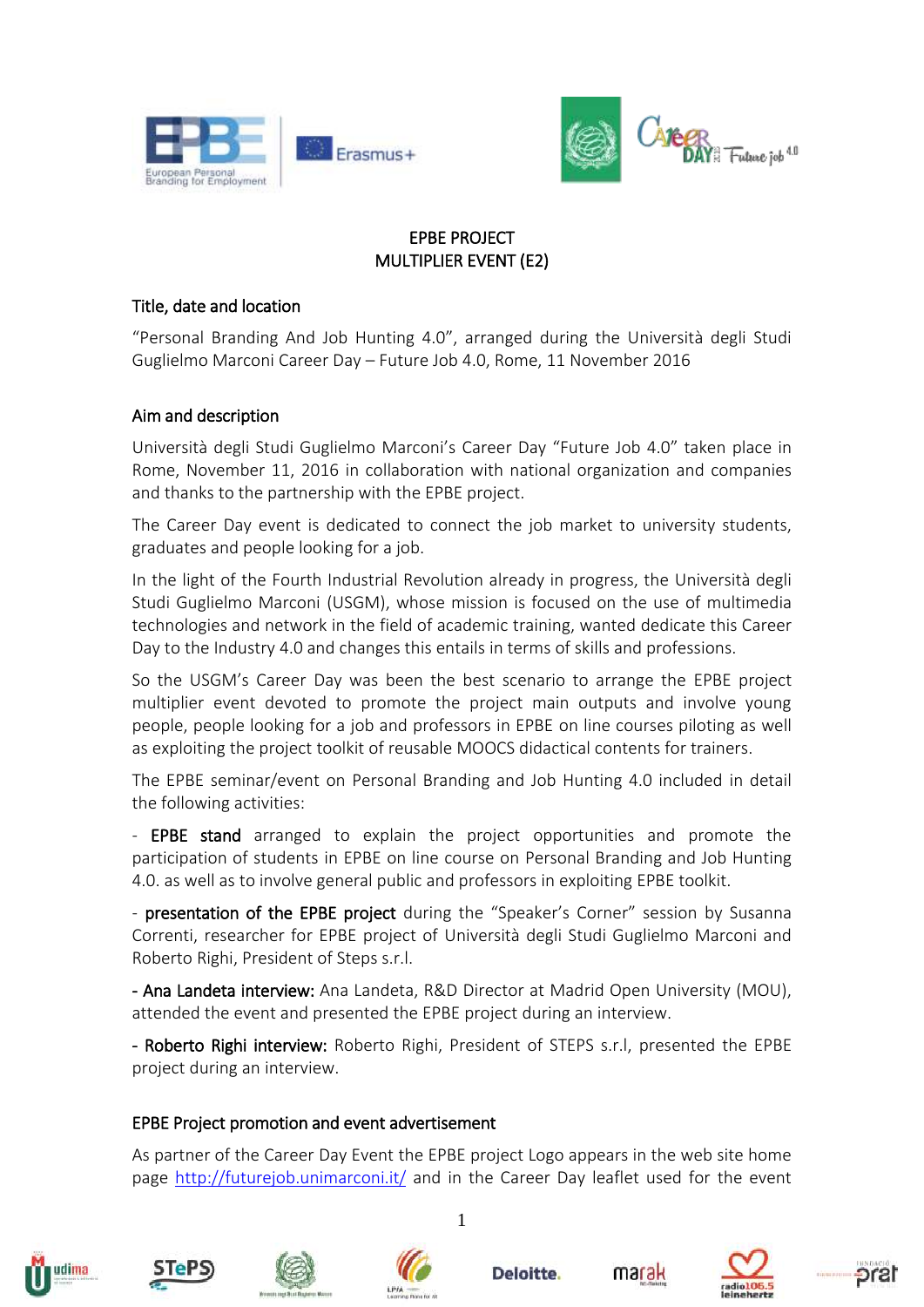advertisement in local and national newspaper, on line job search web sites and other promotional activities. Besides, a dedicated page of the web site was created.

Into the Speakers' Corner programme <http://futurejob.unimarconi.it/index.php/programma> the EPBE presentation is scheduled at 15:00.



Home Perché 4.0 Programma Job Lab & Counseling Espositori V Partecipare Premi Dove siamo Contatti

Career Day - Future Job 4.0

#### Si chiude con oltre 1000 presenze di studenti e laureati il "Career Day 2016" Unimarconi

La giornata concepita dall'Ateneo con la partnership di primarie Aziende e delle principali Istituzioni ha offerto ai giovani un percorso innovativo ed integrato, fondamentale per offrire un'occasione concreta di incontro, confronto e conoscenza con i protagonisti del panorama professionale internazionale

Roma, 15 novembre 2016 - Si è conclusa con un grande successo di presenze e afflusso di pubblico qualificato l'edizione 2016 del Career Day organizzato a Roma dall'Università degli Studi Guglielmo Marconi con le prestigiose partnership di Manageritalia, Porta Futuro Lazio e Laziodisu.

> Fig. 1: Home page of the web site of the Career Day - Future Job 4.0: <http://futurejob.unimarconi.it/>















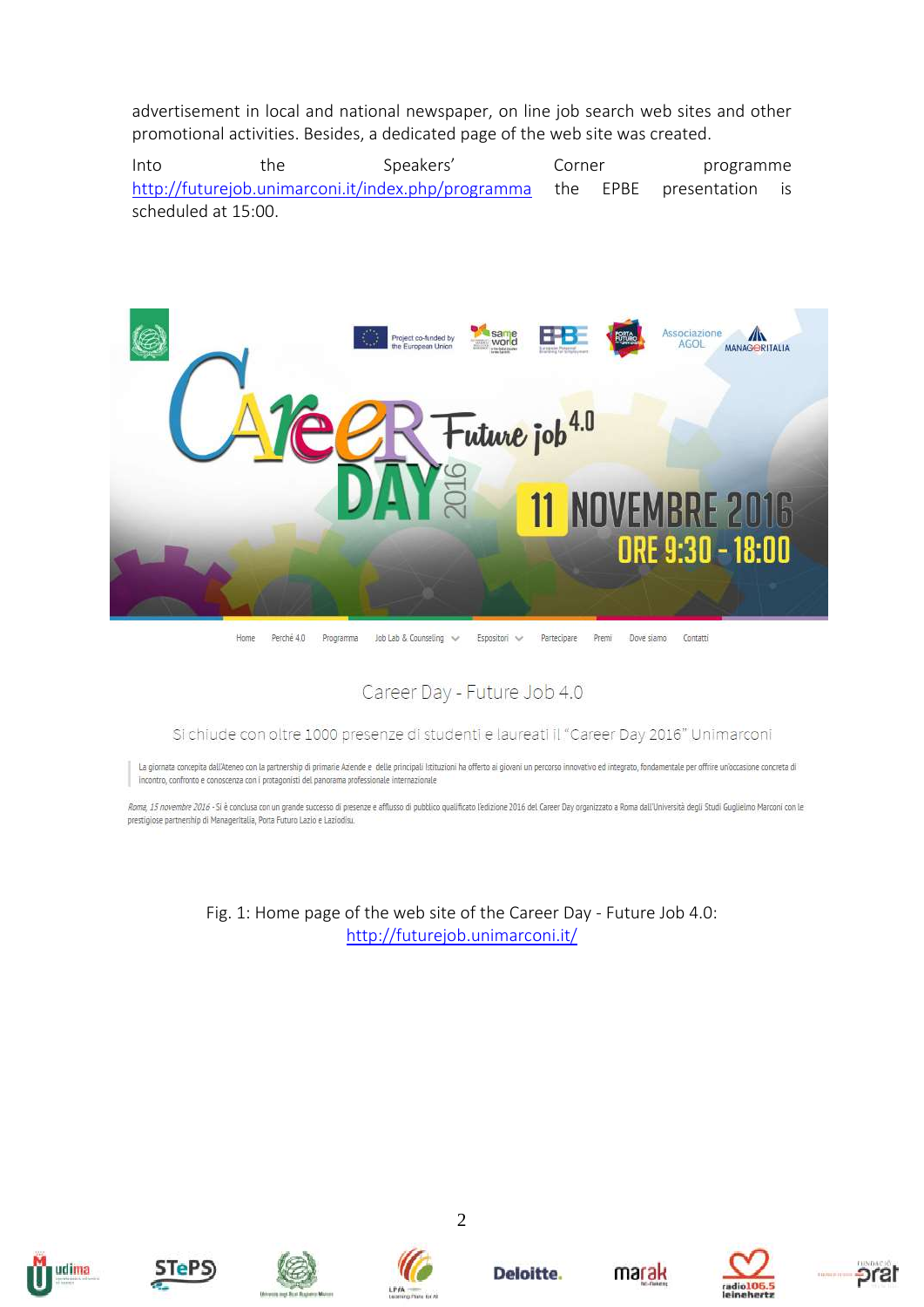

Fig.2: Leaflet of the Career Day - Future Job 4.0











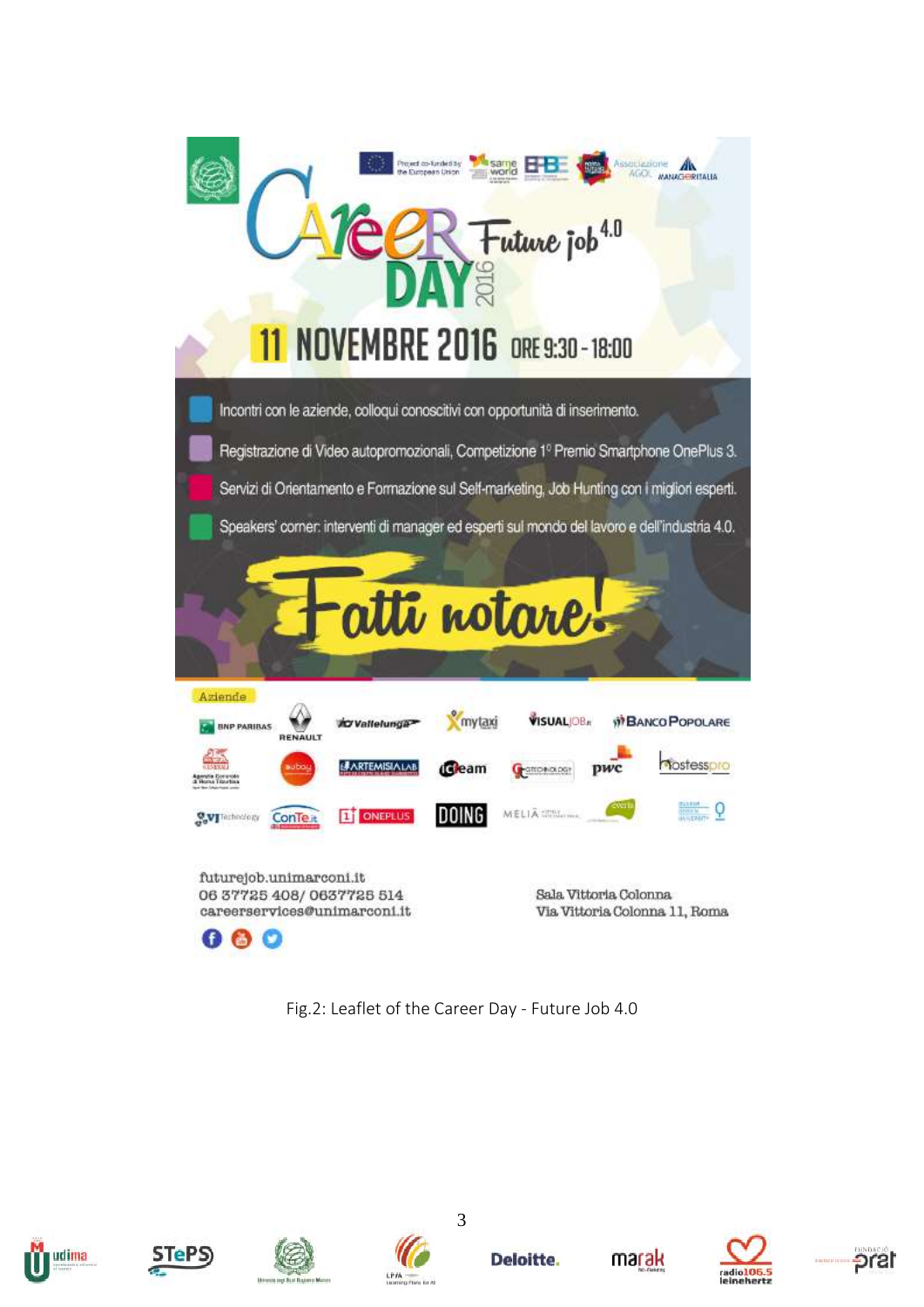

PROGETTI EUROPEI - Desk Espositivo sui risultati ottenuti da due importanti iniziative finanziate dalla Commissione Europea: i progetti EPBE European Personal Branding for Employment e SAME WORLD, Sustainability, Awareness, Mobilization, Environment in the Global Education for the Eyd 2015.



#### EPBE European Personal Branding for Employment

L'Università Guglielmo Marconi è lieta di poter avere come partner dell'evento il progetto Europeo EPBE "European Personal Branding for Employment", di cui è membro in qualità di partner, finanziato dal programma Erasmus+ della Commissione Europea.

L'objettivo del propetto EPBE è promuovere nei giovani la creazione di un "Personal Brand" on-line e Lutilizzo di tecniche di ricerca di lavoro 4.0 al fine di accrescere le opportunità di accesso al mercato del layoro.

Il progetto EPBE si rivolge sia a formatori e professori che a studenti e giovani in cerca di lavoro al fine di:

- · rendere formatori e professori in grado di progettare contenuti formativi on line ad hoc per i propri studenti e di trasferire loro le competenze necessarie sulle nuove tecniche di ricerca di lavoro e Personal. Branding 4.0;
- · rendere studenti e giovani in cerca di lavoro in grado di promuovere se stessi nel mercato del lavoro adottando tecniche di Personal Branding e ricerca di lavoro 4.0.

A tal fine i prodotti del progetto sono:

per formatori e professori:

- · manuale sulle metodologie ed approcci pedagogici della formazione a distanza sul Personal Branding on-line e la ricerca di lavoro;
- · kit didattico comprendente diversi contenuti educativi (documenti, video, articoli, ecc.) riutilizzabili (MOOCs);
- · formazione formatori: "metodologie a distanza e di Blended Learning" e "uso delle TIC per la formazione sul Personal Branding e la ricerca di lavoro 4.0".

per studenti e giovani in cerca di lavoro:

- · corso on line: EPBE MOOC 'Personal Branding'
- · corso on line: EPBE MOOC 'Ricerca di Lavoro 4.0"

Fig.3: Dedicated web page for the EPBE project in the web site of the Career day Future Job 4.0<http://futurejob.unimarconi.it/index.php/job-lab-counseling/progetti-europei>









Deloitte.





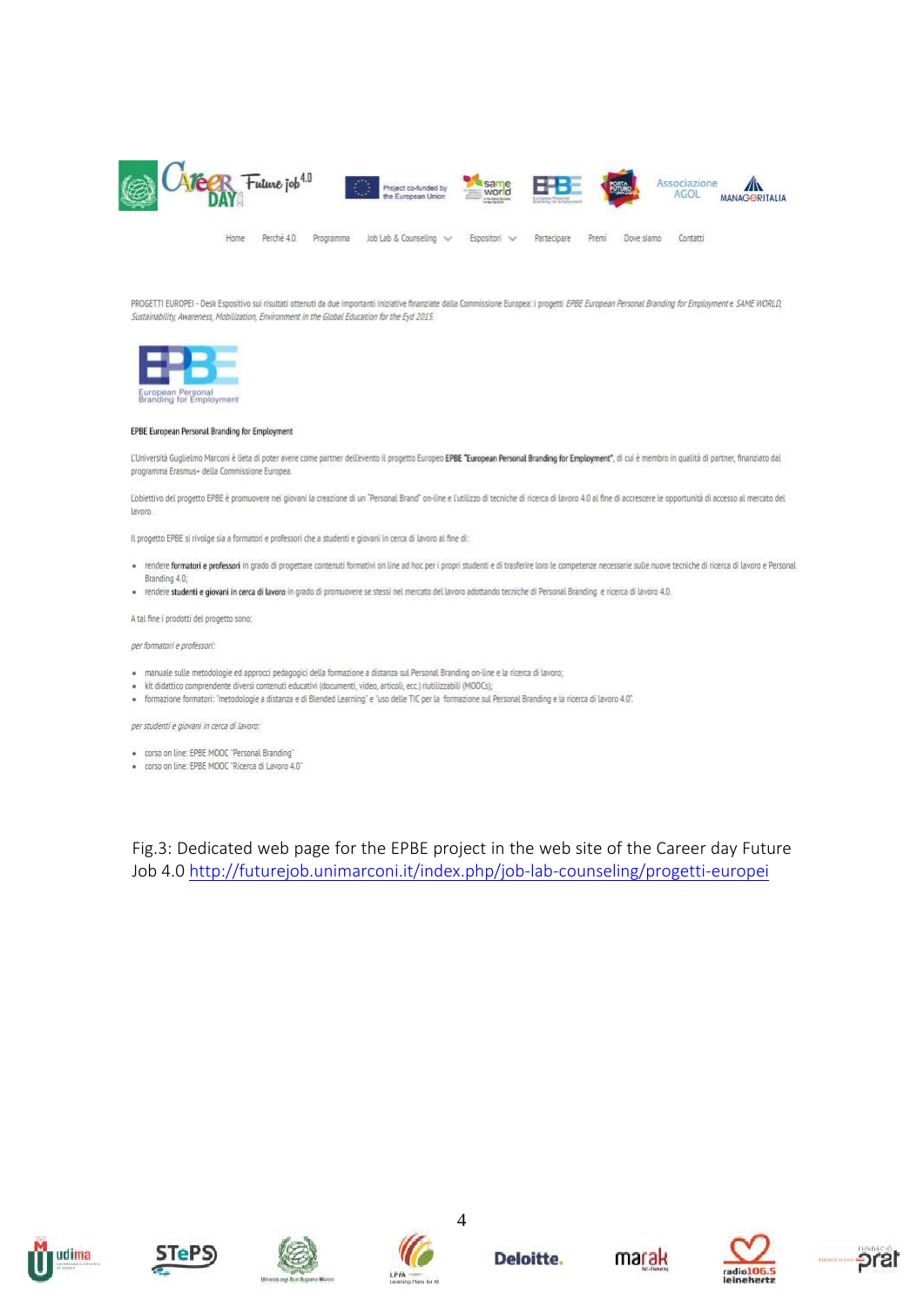|                                           | PRESENTAZIONI AZIENDALI (SPEAKERS CORNER)                                                                                                                                                            |
|-------------------------------------------|------------------------------------------------------------------------------------------------------------------------------------------------------------------------------------------------------|
|                                           | Moderatore Dott. Arturo Lavalle - Direttore del Dipartimento Ricevca e Sviluppo, Università Marconi                                                                                                  |
| Mattina 10:45 - 13:30                     |                                                                                                                                                                                                      |
|                                           | 10:45 Presentazione dell'azienda e delle opportunità di inserimento. Dett.ssa Sabrina Chierantin. Human Resources Director, Mella Hotels International                                               |
|                                           | 11:00 Presentazione della fondazione, attività e opportunità di inserimento. Lavorare in una Fondazione di ricerca privata. Dutt. Guido Brosca. Branch Director Sede di Ruma. Fondazione GTechnology |
|                                           | 11:15 Presentazione dell'azienda e delle opportunità di inserimento. Dottasa Sava Savelloni, HR Specialist. Gruppo Renault Italia                                                                    |
|                                           | 11:30 P2P Talent getting: l'Employer Branding 4.0 in BNL Gruppo BNP Paribas. Dott ssa Natalia Musazzi. Responsabile Selezione e Employer Branding a Dott. Luigi Maccallini Responsabile              |
|                                           | comunicazione Retail, BNL Gruppo BNP Paribus                                                                                                                                                         |
|                                           | 11:45 Presentazione dell'azienda e delle opportunità di inserimento. Dolt. Antonio Votino Responsabile Divisione Logalty & Direct Malketing. ICTeam                                                  |
|                                           | 12:00 Presentazione dell'azienda e delle opportunità di inserimento. Dott. Dano Musella Managor Insurance, Dott.ssa Claudia Bassanelli, Recruitor, Evero Italia S.p.A.                               |
|                                           | 12:15 How to integrate work and study for IT professionals. The double degree program in computer science and software engineering, in Rome and Wenna. Prof. Robert Pacher Facher, Inclusion Wien.   |
| University of Applied Science             |                                                                                                                                                                                                      |
|                                           | 12:30 Presentazione dell'azienda e del percorso di sviluppo. Dett. Dano Perrane, Manager di Zona Generali S.p.a.                                                                                     |
|                                           | 11:45 Presentazione dell'azienda, opportunità di inserimento e percorsi di crescita. Dott.ssa Chura Barardono. Dott.ssa Valontina Vitrano, HR Generalist. Aubay Italia S.p.A.                        |
|                                           | 13:00 Presentazione dell'azienda e delle opportunità di Inserimento. Della sa Guila Gagdardi. Marketing Manager Italia. My favi                                                                      |
|                                           | 13:15 Nomadismo digitale e le nuove professioni del web. Dott. Andrea Crociani, Marketing Manager. OnePlus                                                                                           |
| Pomeriggio 14:00 - 16:30                  |                                                                                                                                                                                                      |
|                                           | 14:00 Il Ruolo del Manager in Italia. Dott. Roberto Saliola. Presidente. Manageritalia                                                                                                               |
|                                           | 14:15 Il mondo della sanità privata e le difficoltà di fare impresa oggi. Dottasa Mariastella Goviandino, Amministratore, Artemina Lab                                                               |
|                                           | 14:30 Opportunità professionali del settore Digital & Technology. Londana Greca. HR Business Partner, Doing                                                                                          |
|                                           | 14:45 Il talento come savenente per o escore e migliorare, unos restangua rabana. Presdento Agoi Associazione Giovani sonno cessore                                                                  |
| $-19.00$                                  | Personal Branding e Job Hunting 4.0: le opportunità del progetto EPBE. Dott ssa Susanna Corventi, Project Manager Università degli Studi Guglielmo Marconi, Roberto Righi, Presidente Steps s.c.],   |
|                                           | 15:15 Opportunità e prospettive Occupazionali del settore dei design, dalla comunicazione visiva a multimadiale: Deposione di Quasar Design University: Communication University Communication       |
|                                           | Comunicazione DBU. Quasar Design University                                                                                                                                                          |
|                                           | 15:30 Leducazione ambientale come volano della IV rivoluziona industriale: l'esperienza del progetto SAME WORLD. Dott.ssa Monica Fasciani. Project Manager, Università degli Studi Guglielmo         |
| Marconi                                   |                                                                                                                                                                                                      |
|                                           | 15:45 La guida sicura come strumento di prevenzione degli incidenti stradali. Ganluigi Zoccardo, Responsabile Commerciale, ACI Vallelunga-                                                           |
|                                           | 16:00 Lindustria 4.0 e la salvaguarda l'ambiente: "Lingneah" l'innovazione del legno che diventa pelle. Paolo Tanziol. Riccardo Mastrangelo MyMantra S.(11000 & Lingneah)                            |
| Scarica il Calendario delle presentazioni |                                                                                                                                                                                                      |

Fig.4: programme of the Speakers' Corner session <http://futurejob.unimarconi.it/index.php/programma>

## **Results**

More than 500 visitors, including students, people looking for a job and more than 50 professors and professionals of the vocational and adult education, have benefited from the event; more than 20 companies, have offered in site their experiences, have made interviews with visitors and have collected curricula vitae for current vacancies.

The EPBE stand was arranged with the EPBE roll-up in Italian and also project brochures in Italian were available. During the event it was handed out more than 100 EPBE brochures.















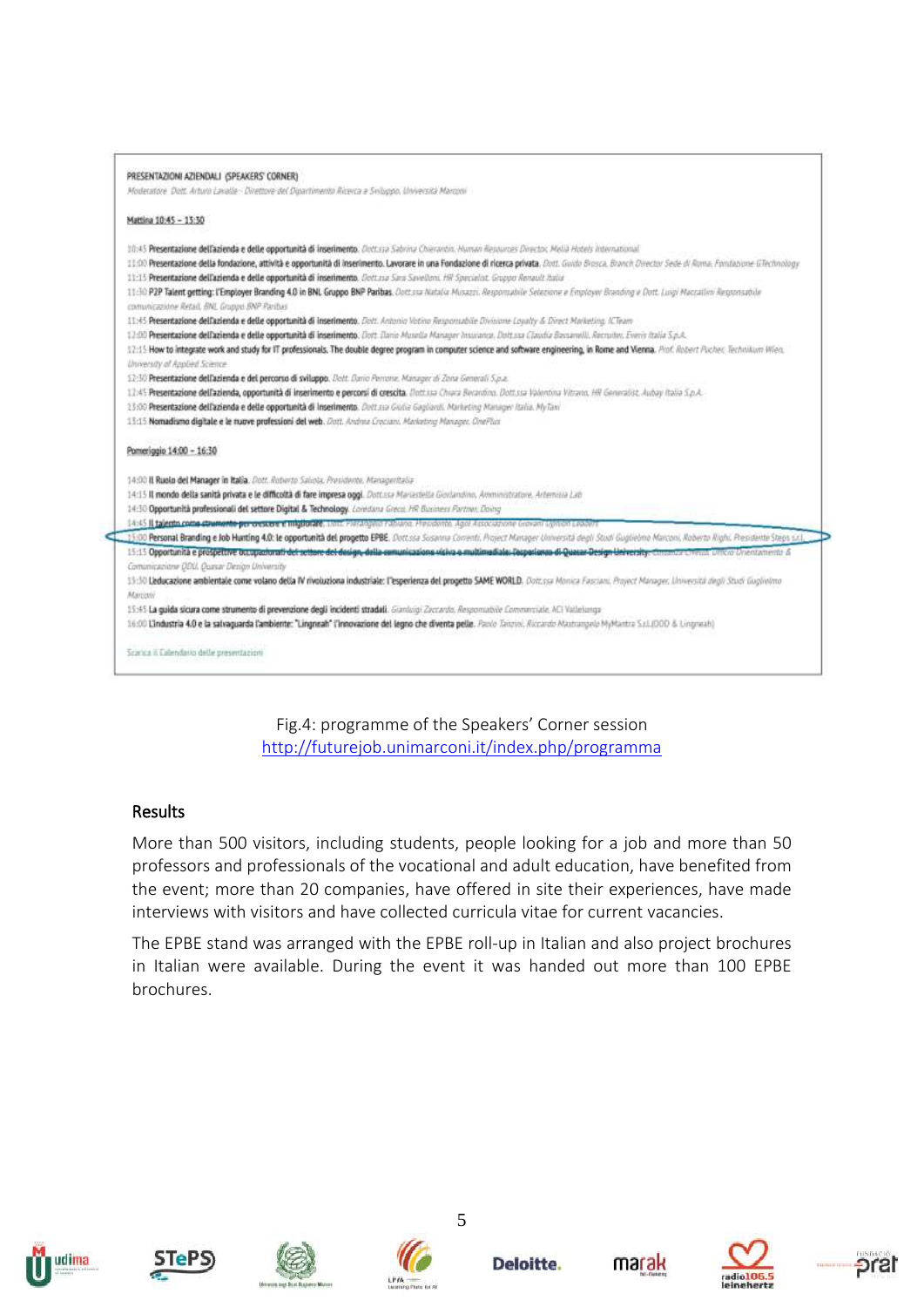### Pictures



Picture 1: Roberto Righi (STEPS s.r.l) at EPBE stand



# Picture 2: EPBE brochures in Italian









Deloitte.





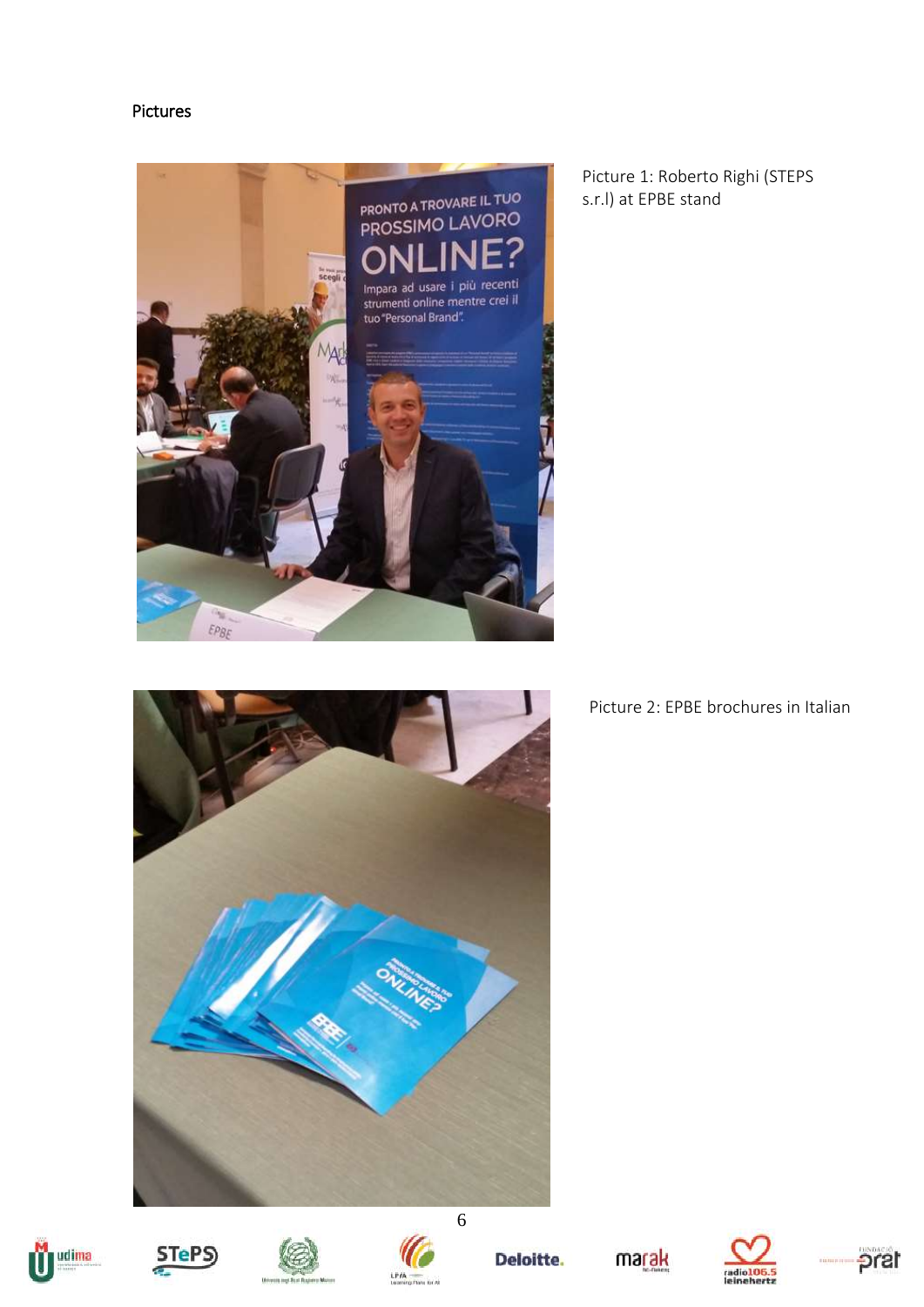

Picture 3: Roberto Righi (STEPS s.r.l) is handing out EPBE brochures and promoting the project



Picture 4: Susanna Correnti (USGM) presenting the EPBE project during the Speakers' Corner session









7

**Deloitte.**